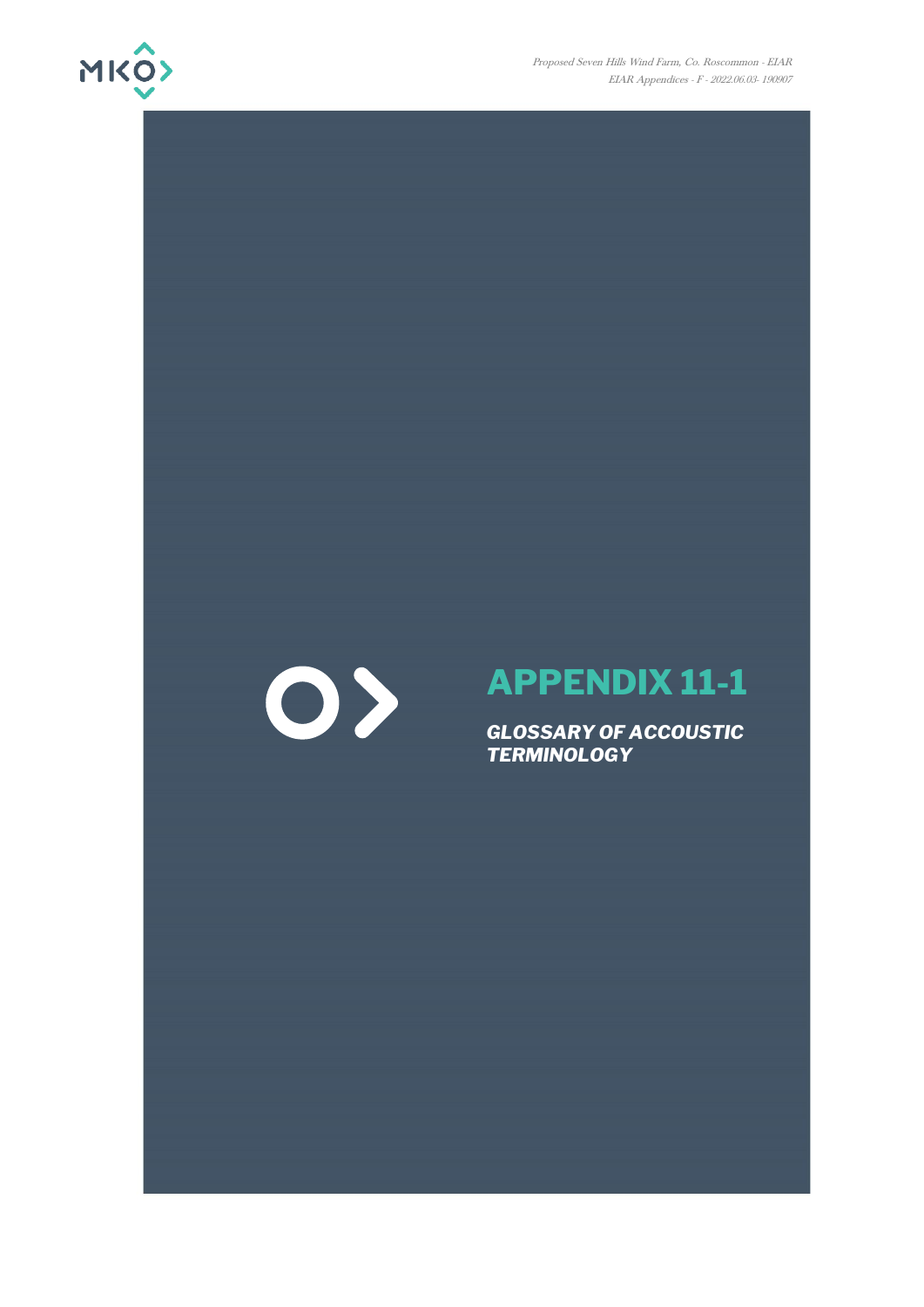## GLOSSARY OF ACOUSTIC TERMINOLOGY

A variety of acoustic parameters and terminology are used throughout this chapter. Significant definitions are identified at this stage to inform the reader.

| $A$ - Weighting              | The "A" suffix denotes the fact that the sound levels have<br>been "A-weighted" in order to account for the non-linear<br>nature of human hearing.                                                                                                                                                                                                                                                                                                                                    |
|------------------------------|---------------------------------------------------------------------------------------------------------------------------------------------------------------------------------------------------------------------------------------------------------------------------------------------------------------------------------------------------------------------------------------------------------------------------------------------------------------------------------------|
| <b>Background Noise</b>      | The noise level rarely fallen below in any given location over<br>any given time period, often classed according to day time,<br>evening or night time periods. The LA90,10min is the parameter<br>that is used to define the background noise level in this<br>instance. Lass is the sound level that is exceeded for 90% of<br>the sample period. It is typically used as a descriptor for<br>background noise.                                                                     |
| $dB$ (decibel)               | The unit normally employed to measure the magnitude of<br>sound. It is defined as 20 times the logarithm of the ratio<br>between the RMS pressure of the sound field and the<br>reference pressure of 20 micro-pascals (20 $\mu$ Pa).                                                                                                                                                                                                                                                 |
| dB(A)                        | An 'A-weighted decibel' - a measure of the overall noise<br>level of sound across the audible frequency range (20 Hz -<br>20 kHz) with A-frequency weighting (i.e. A - Weighting) to<br>compensate for the varying sensitivity of the human ear to<br>sound at different frequencies.                                                                                                                                                                                                 |
| Hub Height Wind Speed        | The wind speed at the centre of the turbine rotor.                                                                                                                                                                                                                                                                                                                                                                                                                                    |
| Hertz (Hz)                   | The unit of sound frequency in cycles per second.                                                                                                                                                                                                                                                                                                                                                                                                                                     |
| $L_{\text{Aeq},T}$           | This is the equivalent continuous sound level. It is a type of<br>average and is used to describe a fluctuating noise in terms<br>of a single noise level over the sample period $(T)$ . The closer<br>the $L_{eq}$ value is to either the LAF10 or LAF90 value indicates<br>the relative impact of the intermittent sources and their<br>contribution. The relative spread between the values<br>determines the impact of intermittent sources such as traffic<br>on the background. |
| $L$ <sub>4F90</sub>          | Refers to those A-weighted noise levels in the lower 90<br>percentile of the sampling interval; it is the level which is<br>exceeded for 90% of the measurement period. It will<br>therefore exclude the intermittent features of traffic and is<br>used to estimate a background level. Measured using the<br>"Fast" time weighting.                                                                                                                                                 |
| $L_{\scriptscriptstyle den}$ | Refers to the $L_{eq}$ noise levels over a whole day, but with a<br>penalty of 10 dB(A) for night-time noise (23:00-07:00) and 5<br>$dB(A)$ for evening noise (19:00-23:00), also known as the day<br>evening night noise indicator.                                                                                                                                                                                                                                                  |